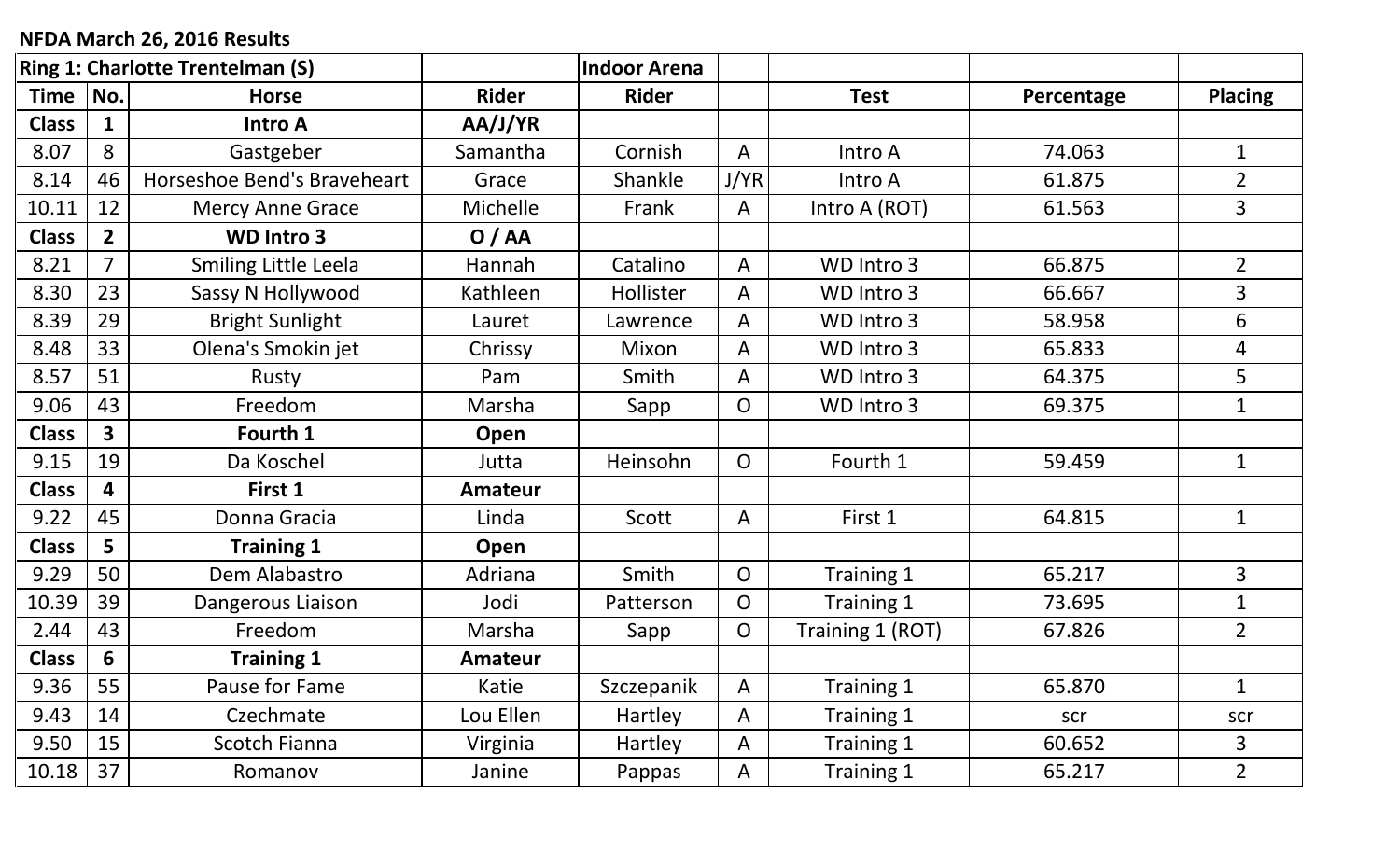| <b>Class</b> | $\overline{\mathbf{z}}$ | <b>Training 1</b>              | <b>Amateur</b>    |                 |                |                        |        |                |
|--------------|-------------------------|--------------------------------|-------------------|-----------------|----------------|------------------------|--------|----------------|
| 10.25        | 31                      | <b>Rivermont's Hidengoseek</b> | <b>Terry</b>      | Martin          | $\mathsf{A}$   | Training 1             | 64.130 | $2^{\circ}$    |
| 10.32        | 49                      | <b>Bailey's Irish Cream</b>    | Tammy             | Slater          | A              | Training 1             | 60.652 | 3              |
| 10.46        | 16                      | From Hello                     | Sarah             | Hayes           | A              | Training 1             | 57.174 | 4              |
| 10.53        | 27                      | Eden                           | Katie             | Kimball         | A              | Training 1             | 66.522 |                |
| 11.14        | 12                      | <b>Mercy Anne Grace</b>        | Michelle          | Frank           | A              | Training 1 (ROT)       | 52.609 | 5              |
| <b>Class</b> | 8                       | <b>Training 2</b>              | <b>Training 2</b> |                 |                |                        |        |                |
| 8.00         | $\overline{3}$          | <b>Strait Classic Zippo</b>    | Carolyn           | <b>Belcher</b>  | $\mathsf{A}$   | Training 2 (ROT)       | 65.779 | $\overline{2}$ |
| 11.00        | 26                      | Hotse T. Blackstone            | Lisa              | Kaatz           | A              | Training 2             | 61.731 | 3              |
| 11.07        | 65                      | <b>Black Jack</b>              | Denise            | <b>Williams</b> | A              | Training 2             | 46.538 | 5              |
| 11.21        | 4                       | Greyson                        | Carolyn           | <b>Belcher</b>  | A              | Training 2             | 60.385 | 4              |
| 11.28        | 55                      | Pause for Fame                 | Katie             | Szczepanik      | A              | Training 2             | 67.308 |                |
| <b>Class</b> | 9                       | <b>Intro A Century Ride</b>    | <b>Amateur</b>    |                 |                |                        |        |                |
| 11.35        | 64                      | <b>Dusine</b>                  | Wanda             | <b>Wiggins</b>  | A              | Intro A Century Ride   | 75.313 | $\mathbf{1}$   |
| <b>Class</b> | 10                      | <b>PSG</b>                     | O/AA              |                 |                |                        |        |                |
| 11.44        | $\mathbf{1}$            | Pop Art                        | Karin             | Andra           | $\mathsf{A}$   | PSG Q                  | 56.579 | $\overline{2}$ |
| 11.53        | 61                      | Cobra                          | Marsha            | Sapp            | $\mathsf{O}$   | <b>PSG</b>             | 58.816 |                |
| <b>Class</b> | 11                      | <b>Quadrille Basic</b>         | J/YR              |                 |                |                        |        |                |
| 12.00        |                         | <b>Quadrille Basic</b>         |                   |                 |                | <b>Quadrille Basic</b> | 74.412 | $\mathbf{1}$   |
| <b>Class</b> | 12                      | <b>MF Second</b>               | Open              |                 |                |                        |        |                |
| 1.00         | 17                      | Niko                           | Jutta             | Heinsohn        | $\overline{O}$ | <b>MF Second</b>       | 79.000 | $\mathbf{1}$   |
| <b>Class</b> | 13                      | <b>WD MF Basic Q</b>           | J/YR              |                 |                |                        |        |                |
| 12.50        | 63                      | <b>Blessing</b>                | Hannah            | Whray           | J/YR           | <b>WD MF Basic Q</b>   | 74.559 | $\mathbf{1}$   |
| 1.10         | 58                      | Mr. Boggie Mac                 | <b>Ellie</b>      | Thompson        | J/YR           | WD MF Basic Q          | 69.264 | $\overline{3}$ |
| 1.20         | 48                      | Saglawis Nyte of Fame          | Lynn              | Shinkle         | $\mathsf{A}$   | <b>WD MF Basic Q</b>   | 74.118 | $\overline{2}$ |
| 1.30         | 33                      | Olena's Smokin jet             | Chrissy           | Mixon           | $\mathsf{A}$   | <b>WD MF Basic Q</b>   | 56.735 | 6              |
| 1.40         | 67                      | Freckles                       | Savannah          | Williams        | J/YR           | <b>WD MF Basic Q</b>   | 66.911 | 5              |
| 1.50         | 22                      | <b>Magic Fire Maker</b>        | Abigail           | Hill            | J/YR           | <b>WD MF Basic Q</b>   | 68.823 | 4              |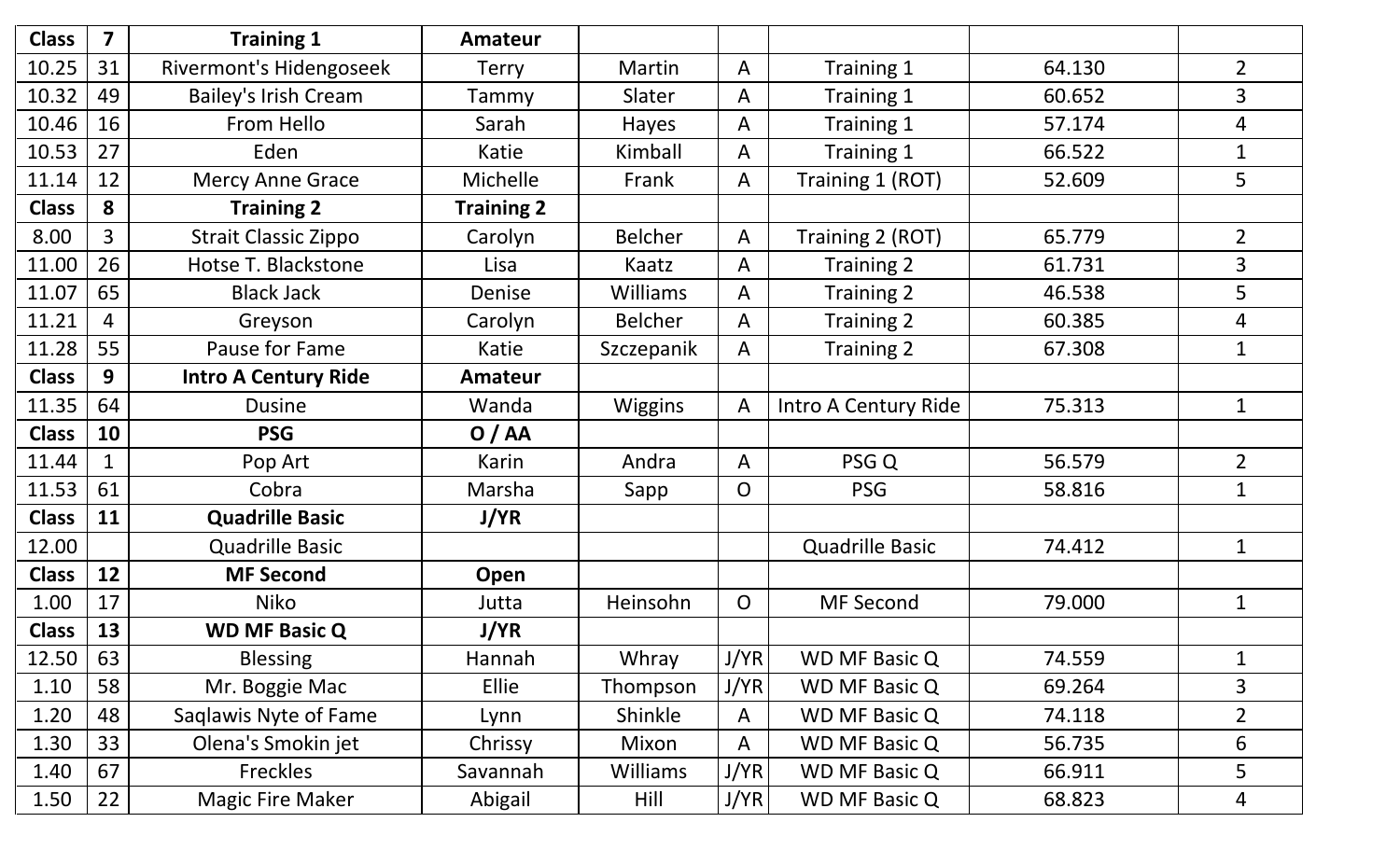| <b>Class</b> | 14             | WD MF 1 Q                   |                 |                   |              |                       |        |                |
|--------------|----------------|-----------------------------|-----------------|-------------------|--------------|-----------------------|--------|----------------|
| 2.05         | 32             | <b>Briga San</b>            | Emily           | McClamma          | J/YR         | WD MF 1Q              | 71.500 | $\mathbf{1}$   |
| 2.15         | 24             | Rooster Clarksburn          | Jayci           | <b>Ihlenfeldt</b> | J/YR         | WD MF 1Q              | 68.375 | $\overline{2}$ |
| <b>Class</b> | 15             | WD MF 3 Q                   | J/YR            |                   |              |                       |        |                |
| 2.25         | 62             | Aptobe Rowdyote             | Hannah          | Whray             | J/YR         | WD MF 3 Q             | 69.600 | $\mathbf 1$    |
| <b>Class</b> | 16             | <b>USEA Beg Nov A</b>       | Amateur         |                   |              |                       |        |                |
| 2.35         | 30             | Irish Melody                | Kaitlyn         | Lucas             | A            | <b>USEA Beg Nov A</b> | elim   | elim           |
| <b>Class</b> | 17             | <b>WD Basic 1</b>           | O / AA / J / YR |                   |              |                       |        |                |
| 3.09         | $\overline{7}$ | <b>Smiling Little Leela</b> | Hannah          | Catalino          | A            | <b>WD Basic 1</b>     | 64.677 | $\overline{3}$ |
| 3.18         | 5              | <b>Born Debonair</b>        | Jackie          | <b>Brotski</b>    | A            | <b>WD Basic 1</b>     | scr    | scr            |
| 3.27         | 22             | <b>Magic Fire Maker</b>     | Abigail         | Hill              | J/YR         | <b>WD Basic 1</b>     | 65.322 | $\mathbf{1}$   |
| 3.36         | 63             | <b>Blessing</b>             | Hannah          | Whray             | J/YR         | <b>WD Basic 1</b>     | scr    | scr            |
| 4.03         | 43             | Freedom                     | Marsha          | Sapp              | $\mathsf{O}$ | <b>WD Basic 1</b>     | 65.000 | $2^{\circ}$    |
|              |                |                             |                 |                   |              |                       |        |                |
| <b>Class</b> | 18             | <b>WD Basic 2</b>           | J/YR            |                   |              |                       |        |                |
| 3.45         | 6              | Lacey                       | Lauren          | <b>Buie</b>       | J/YR         | <b>WD Basic 2</b>     | 61.388 | $\mathbf{1}$   |
| 3.54         | 48             | Saqlawis Nyte of Fame       | Lynn            | Shinkle           | A            | <b>WD Basic 2</b>     | scr    | scr            |
| 4.12         | $\overline{7}$ | <b>Smiling Little Leela</b> | Hannah          | Catalino          | A            | <b>WD Basic 2</b>     | 59.305 | $2^{\circ}$    |
| <b>Class</b> | 19             | First 3 Q                   | <b>Amateur</b>  |                   |              |                       |        |                |
| 4.19         | 9              | Abbey                       | Maria           | Croft             | A            | First 3 Q             | 53.235 | 6              |
| 4.26         | 34             | <b>Bonaparte FH</b>         | <b>Missy</b>    | Moon              | A            | First 3 Q             | 70.588 | $\mathbf{1}$   |
| 4.33         | 41             | Pasha                       | Julie           | Quintrall         | A            | First 3 Q             | 54.264 | 4              |
| 4.40         | 45             | Donna Gracia                | Linda           | Scott             | A            | First 3 Q             | 66.617 | $\overline{2}$ |
| 4.47         | $2^{\circ}$    | <b>Balmullo's Swamp Fox</b> | <b>Barbie</b>   | <b>Beckford</b>   | A            | First 3Q              | 58.382 | $\overline{3}$ |
| 4.54         | 56             | Devin's Bad Boy             | Mary            | Termer            | A            | First 3               | scr    | scr            |
| 5.01         | 36             | Darling Fiona               | Martha          | Moore             | A            | First 3Q              | 53.676 | 5              |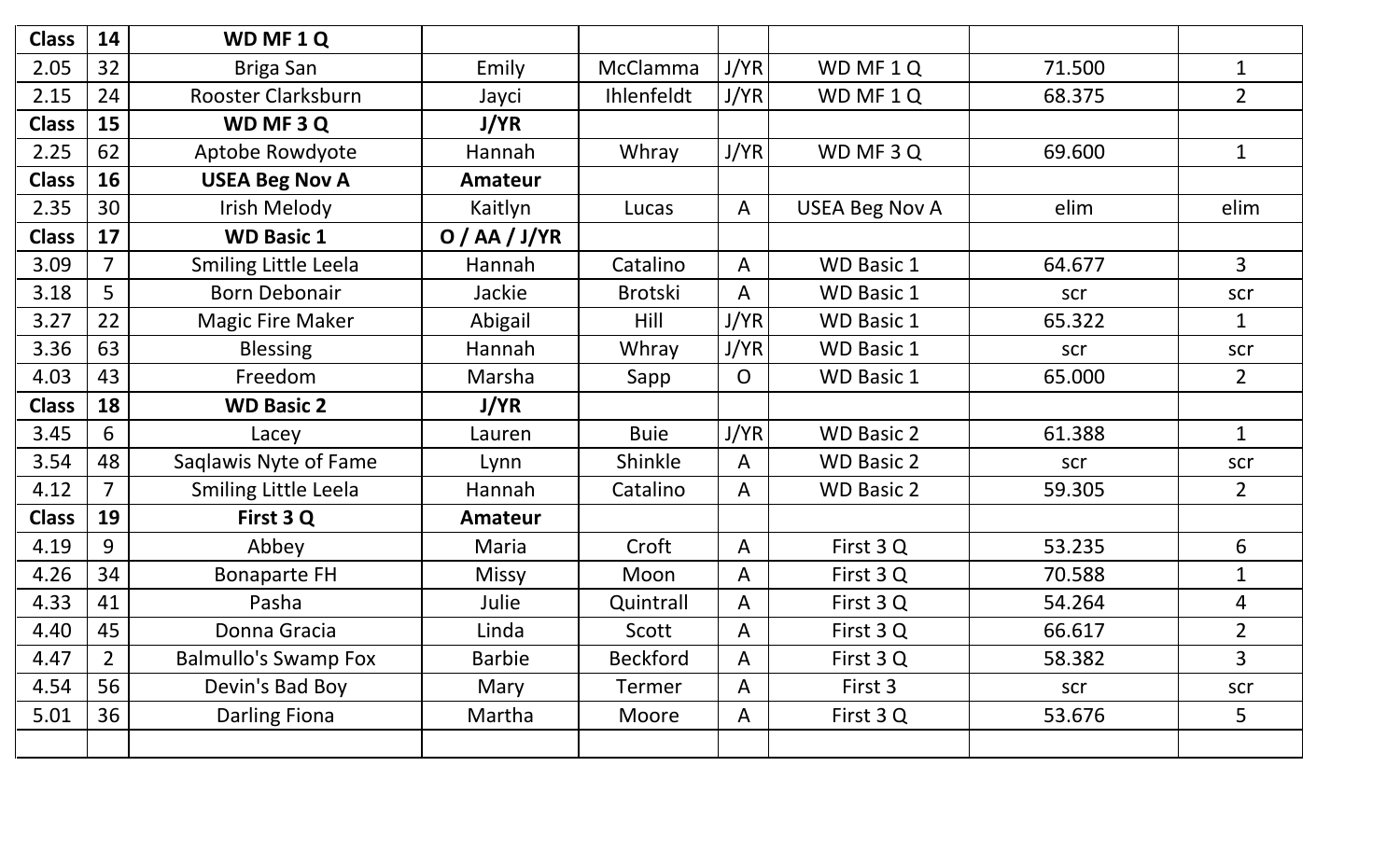| Ring 2: Jody Ely (r) |                |                             | <b>Outdoor Arena</b> |                 |                |              |        |                |
|----------------------|----------------|-----------------------------|----------------------|-----------------|----------------|--------------|--------|----------------|
| <b>Time</b>          | No.            | <b>Horse</b>                | <b>Rider</b>         | <b>Rider</b>    |                | <b>Test</b>  |        |                |
| <b>Class</b>         | 20             | First 2                     | J/YR                 |                 |                |              |        |                |
| 8.00                 | 21             | Wilko                       | Deborah              | Henderson       | $\mathsf{A}$   | First 2      | 64.062 | $\overline{2}$ |
| 8.09                 | 9              | Abbey                       | Maria                | Croft           | A              | First 2      | 57.344 | 4              |
| 8.16                 | 53             | <b>Brown Bunny GSF</b>      | Joann                | <b>Stewart</b>  | A              | First 2      | 66.094 | $\mathbf 1$    |
| 8.23                 | 40             | Candy                       | Olivia               | Pridgen         | J/YR           | First 2      | scr    | scr            |
| 8.30                 | $\overline{2}$ | <b>Balmullo's Swamp Fox</b> | <b>Barbie</b>        | <b>Beckford</b> | $\mathsf{A}$   | First 2      | 59.531 | 3              |
| <b>Class</b>         | 21             | <b>Walk</b>                 | J/YR                 |                 |                |              |        |                |
| 8.51                 | 47             | <b>Private Collection</b>   | Hope                 | Shankle         | J/YR           | Walk         | 67.813 | $\mathbf{1}$   |
| <b>Class</b>         | 22             | <b>DS WT</b>                |                      |                 |                |              |        |                |
| 9.05                 | 12             | <b>Mercy Anne Grace</b>     | Michelle             | Frank           | $\mathsf{A}$   | DS WT        | 71.875 | $\mathbf{1}$   |
|                      | 47             | <b>Private Collection</b>   | Hope                 | Shankle         | J/YR           | DS WT        | 67.500 | $\overline{2}$ |
| <b>Class</b>         | 23             | Third 3 Q                   | <b>Amateur</b>       |                 |                |              |        |                |
| 9.26                 | 54             | <b>Battle Plan</b>          | Joann                | Stewart         | A              | Third 3 Q    | 60.000 | $\mathbf{1}$   |
| <b>Class</b>         | 24             | <b>Second 2</b>             | <b>J/YR</b>          |                 |                |              |        |                |
| 9.35                 | 10             | <b>Vigors Boss Man</b>      | <b>Danielle</b>      | Doughty         | J/YR           | Second 2     | 62.820 | $\mathbf{1}$   |
| <b>Class</b>         | 25             | <b>WD Intro 4</b>           | <b>Amateur</b>       |                 |                |              |        |                |
| 9.44                 | $\overline{7}$ | <b>Smiling Little Leela</b> | Hannah               | Catalino        | A              | WD Intro 4   | 59.310 | $\mathbf{3}$   |
| 9.53                 | 23             | Sassy N Hollywood           | Kathleen             | Hollister       | A              | WD Intro 4   | 58.965 | 5              |
| 10.16                | 29             | <b>Bright Sunlight</b>      | Lauret               | Lawrence        | $\mathsf{A}$   | WD Intro 4Q  | 60.517 | $\overline{2}$ |
| 10.25                | 33             | Olena's Smokin jet          | Chrissy              | Mixon           | A              | WD Intro 4 Q | 63.965 | $\mathbf 1$    |
| 10.34                | 51             | Rusty                       | Pam                  | Smith           | $\mathsf{A}$   | WD Intro 4   | 59.310 | 4              |
| <b>Class</b>         | 27             | Intro B                     | AA/O                 |                 |                |              |        |                |
| 10.43                | 43             | Freedom                     | Marsha               | Sapp            | $\overline{O}$ | Intro B      | 68.750 | $\overline{2}$ |
| 10.52                | 8              | Gastgeber                   | Samantha             | Cornish         | $\mathsf{A}$   | Intro B Q    | 69.688 | 1              |
| 10.59                | 11             | Dem Alabastro               | Patricia             | Elder           | $\mathsf{A}$   | Intro B Q    | 52.813 | $\overline{4}$ |
| 11.27                | 38             | War Horse                   | Janine               | Pappas          | $\mathsf{A}$   | Intro B Q    | 61.875 | 3              |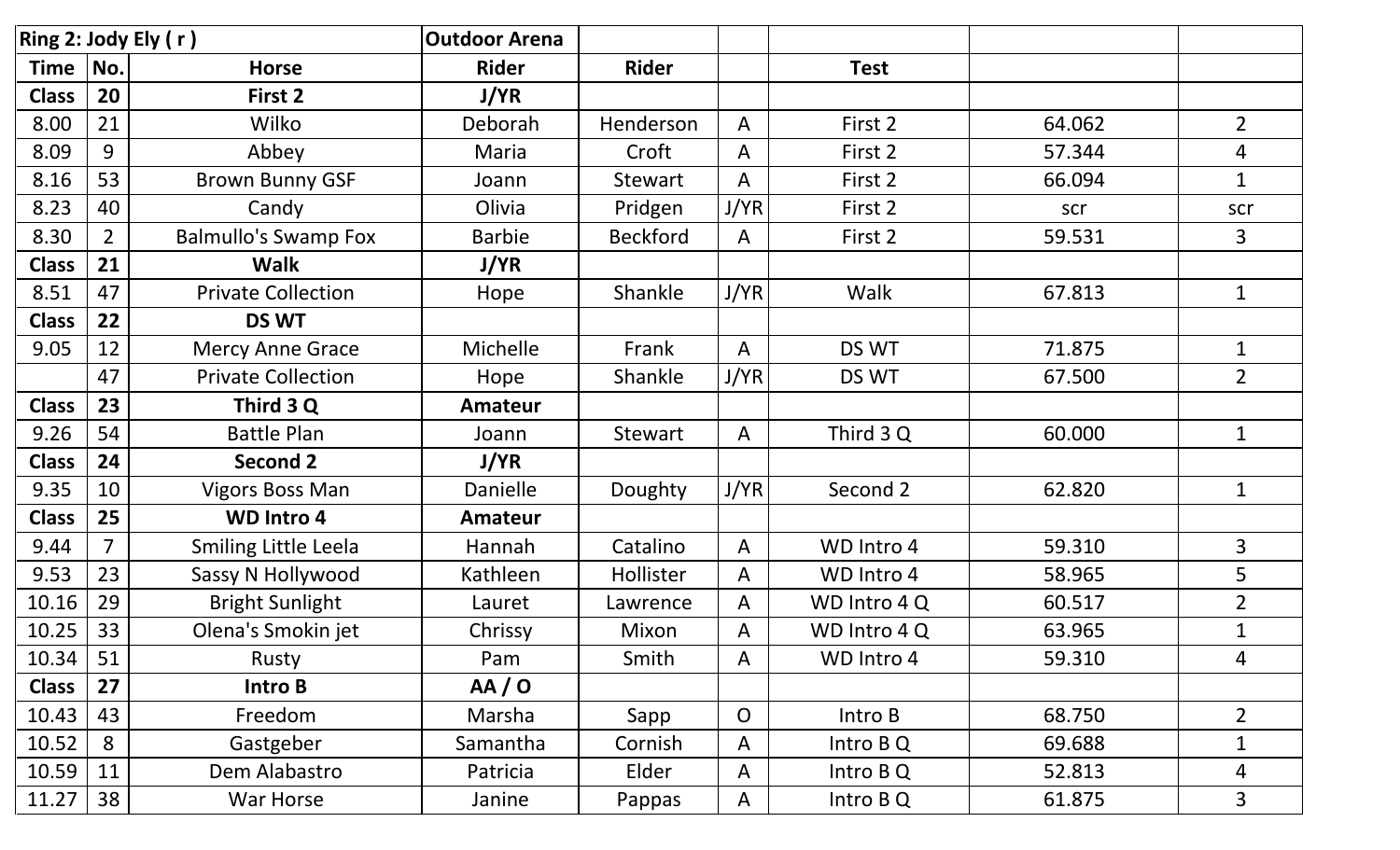| <b>Class</b> | 28  | Intro B Q                   | J/YR            |                   |                |                    |        |                |
|--------------|-----|-----------------------------|-----------------|-------------------|----------------|--------------------|--------|----------------|
| 11.06        | 46  | Horseshoe Bend's Braveheart | Grace           | Shankle           | J/YR           | Intro B Q          | 60.625 | $\mathbf{1}$   |
| 11.34        | 52  | Momma's Harley              | China           | Sneed             | J/YR           | Intro B Q          | 57.500 | $\overline{2}$ |
| <b>Class</b> | 28A | Intro B Q                   | <b>Amateur</b>  |                   |                |                    |        |                |
| 11.41        | 31  | Rivermont's Hidengoseek     | <b>Terry</b>    | Martin            | A              | Intro B Q          | 73.750 | $\mathbf{1}$   |
| 11.50        | 49  | <b>Bailey's Irish Cream</b> | Tammy           | Slater            | A              | Intro B Q          | 69.688 | $\overline{2}$ |
| 12.26        | 12  | <b>Mercy Anne Grace</b>     | Michelle        | Frank             | A              | Intro B (ROT)      | 63.125 | 3              |
| <b>Class</b> | 28  | <b>WD Basic 4 Q</b>         | J/YR/AA         |                   |                |                    |        |                |
| 11.13        | 58  | Mr. Bogge Mac               | Ellie           | Thompson          | J/YR           | WD Basic 4 Q (ROT) | 64.853 | $\overline{2}$ |
| 11.20        | 63  | <b>Blessing</b>             | Hannah          | Whray             | J/YR           | WD Basic 4 Q (ROT) | 67.941 | $\mathbf{1}$   |
| 11.59        | 6   | Lacey                       | Lauren          | <b>Buie</b>       | J/YR           | WD Basic 4 Q       | 58.235 | 6              |
| 12.08        | 22  | <b>Magic Fire Maker</b>     | Abigail         | Hill              | J/YR           | WD Basic 4 Q       | 63.235 | $\overline{3}$ |
| 12.17        | 24  | Rooster Clarksburn          | Jayci           | <b>Ihlenfeldt</b> | J/YR           | WD Basic 4 Q       | 62.794 | $\overline{4}$ |
| 4.53         | 67  | <b>Freckles</b>             | Savannah        | <b>Williams</b>   | J/YR           | WD Basic 4 Q (ROT) | 61.176 | 5              |
| <b>Class</b> | 29  | Intro C                     | AA/O            |                   |                |                    |        |                |
| 1.25         | 39  | Dangerous Liaison           | Jodi            | Patterson         | $\overline{O}$ | Intro C            | 70.500 | $\mathbf{1}$   |
| 1.32         | 49  | <b>Bailey's Irish Cream</b> | Tammy           | Slater            | A              | Intro C            | 64.250 | $2^{\circ}$    |
| <b>Class</b> | 30  | <b>WD 1-3</b>               | Open            |                   |                |                    |        |                |
| 1.39         | 25  | Huntin For O'Henry          | Wendy           | <b>Jeffries</b>   | $\overline{O}$ | <b>WD 1-3</b>      | 65.789 | $\mathbf{1}$   |
| <b>Class</b> | 31  | Second 1                    | J/YR/AA         |                   |                |                    |        |                |
| 1.48         | 13  | SS Seraphina                | Heather         | Fultz             | A              | Second 1           | 67.878 | $\mathbf{1}$   |
| 2.05         | 41  | Pasha                       | Julie           | Quintrall         | A              | Second 1           | 50.303 | 4              |
| 2.12         | 10  | <b>Vigors Boss Man</b>      | <b>Danielle</b> | Doughty           | J/YR           | Second 1           | 64.545 | $\overline{2}$ |
| 2.19         | 34  | <b>Bonaparte FH</b>         | <b>Missy</b>    | Moon              | $\mathsf{A}$   | Second 1           | 63.484 | $\mathbf{3}$   |
| <b>Class</b> | 32  | Third 1                     | Open            |                   |                |                    |        |                |
| 2.26         | 18  | Reflejo de Amando           | Jutta           | Heinsohn          | $\overline{O}$ | Third 1            | 59.848 | $\mathbf{1}$   |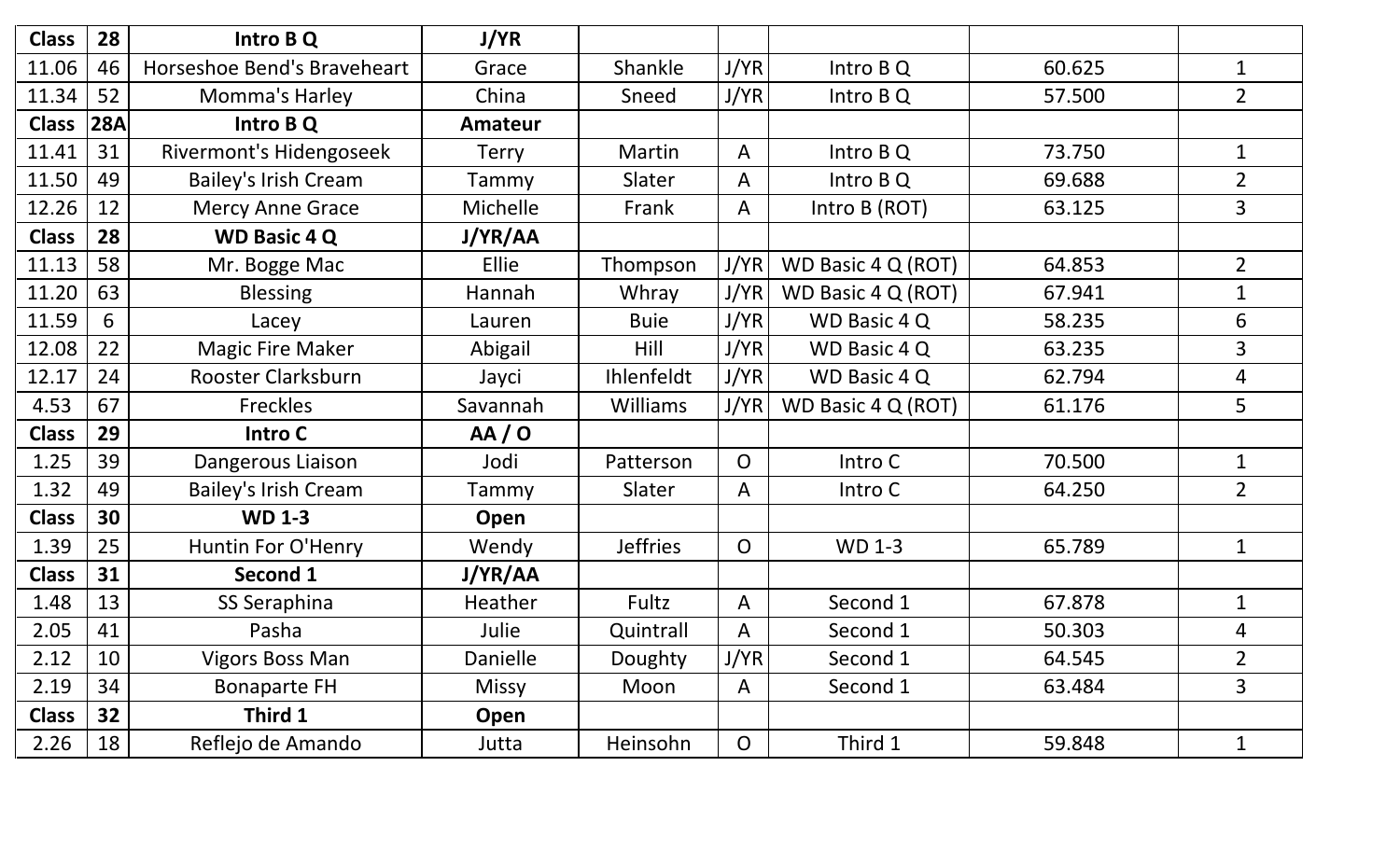| <b>Class</b> | 33             | <b>Training 3</b>           | J/YR/AA        |                 |                |                       |        |                |
|--------------|----------------|-----------------------------|----------------|-----------------|----------------|-----------------------|--------|----------------|
| 8.37         | 16             | From Hello                  | Sarah          | <b>Hayes</b>    | A              | Training 3 Q (ROT)    | 58.409 | $2^{\circ}$    |
| 8.44         | 59             | And A Nod                   | <b>Barbara</b> | Turner          | A              | Training 3 Q (ROT)    | scr    | scr            |
| 8.58         | $\overline{3}$ | <b>Strait Classic Zippo</b> | Carolyn        | <b>Belcher</b>  | A              | Training 3 Q (ROT)    | 62.045 | $\mathbf 1$    |
| 2.40         | 14             | Czechmate                   | Lou Ellen      | Hartley         | A              | Training 3            | scr    | scr            |
| 2.47         | 56             | Devin's Bad Boy             | Mary           | <b>Termer</b>   | A              | Training 3            | scr    | scr            |
| 3.57         | 40             | Candy                       | Olivia         | Pridgen         | J/YR           | Training 3            | scr    | scr            |
| <b>Class</b> | 34             | Training 3 Q                | AA/O           |                 |                |                       |        |                |
| 2.54         | 4              | Greyson                     | Carolyn        | <b>Belcher</b>  | A              | Training 3 Q          | 63.409 | $\overline{2}$ |
| 3.01         | 15             | Scotch Fianna               | Virginia       | <b>Hartley</b>  | A              | Training 3 Q          | 55.454 | 6              |
| 3.08         | 26             | Hotse T. Blackstone         | Lisa           | Kaatz           | A              | Training 3 Q          | 60.681 | $\overline{3}$ |
| 3.15         | 27             | Eden                        | Katie          | Kimball         | A              | Training 3            | 60.000 | $\overline{4}$ |
| 3.22         | 53             | <b>Brown Bunny GSF</b>      | Joann          | Stewart         | A              | Training 3 Q          | 69.090 | $\mathbf{1}$   |
| 3.29         | 65             | <b>Black Jack</b>           | Denise         | <b>Williams</b> | A              | Training 3 Q          | 58.181 | 5              |
| 4.04         | 35             | Fortuitous                  | Jill           | Mooney          | $\overline{O}$ | Training 3            | scr    | scr            |
| <b>Class</b> | 36             | Second 3                    | Open / J/YR    |                 |                |                       |        |                |
| 3.50         | 20             | <b>Darling Fiona</b>        | Jutta          | Heinsohn        | $\overline{O}$ | Second 3 Q (ROT)      | 59.268 | $2^{\circ}$    |
| 4.11         | 10             | <b>Vigors Boss Man</b>      | Danielle       | Doughty         | J/YR           | Second 3              | scr    | scr            |
| 4.18         | 13             | SS Seraphina                | Heather        | Fultz           | A              | Second 3 Q            | 65.243 | $\mathbf 1$    |
| <b>Class</b> | 37             | <b>USEA Beg Nov B</b>       | Amateur        |                 |                |                       |        |                |
| 4.25         | 30             | Irish Melody                | Kaitlyn        | Lucas           | A              | <b>USEA Beg Nov B</b> | 61.250 | $\mathbf{1}$   |
| <b>Class</b> | 38             | <b>WD 3-4 Q</b>             | J/YR           |                 |                |                       |        |                |
| 4.32         | 62             | Aptobe Rowdyote             | Hannah         | Whray           | J/YR           | <b>WD 3-4 Q</b>       | 61.034 | 1              |
| <b>Class</b> | 39             | <b>WD 1-4 Q</b>             | Open / J/YR    |                 |                |                       |        |                |
| 4.39         | 25             | Huntin For O'Henry          | Wendy          | <b>Jeffries</b> | $\overline{O}$ | <b>WD 1-4 Q</b>       | 63.556 | $\mathbf{1}$   |
| 4.46         | 32             | Briga San                   | Emily          | McClamma        | J/YR           | <b>WD 1-4 Q</b>       | 62.444 | $\overline{2}$ |